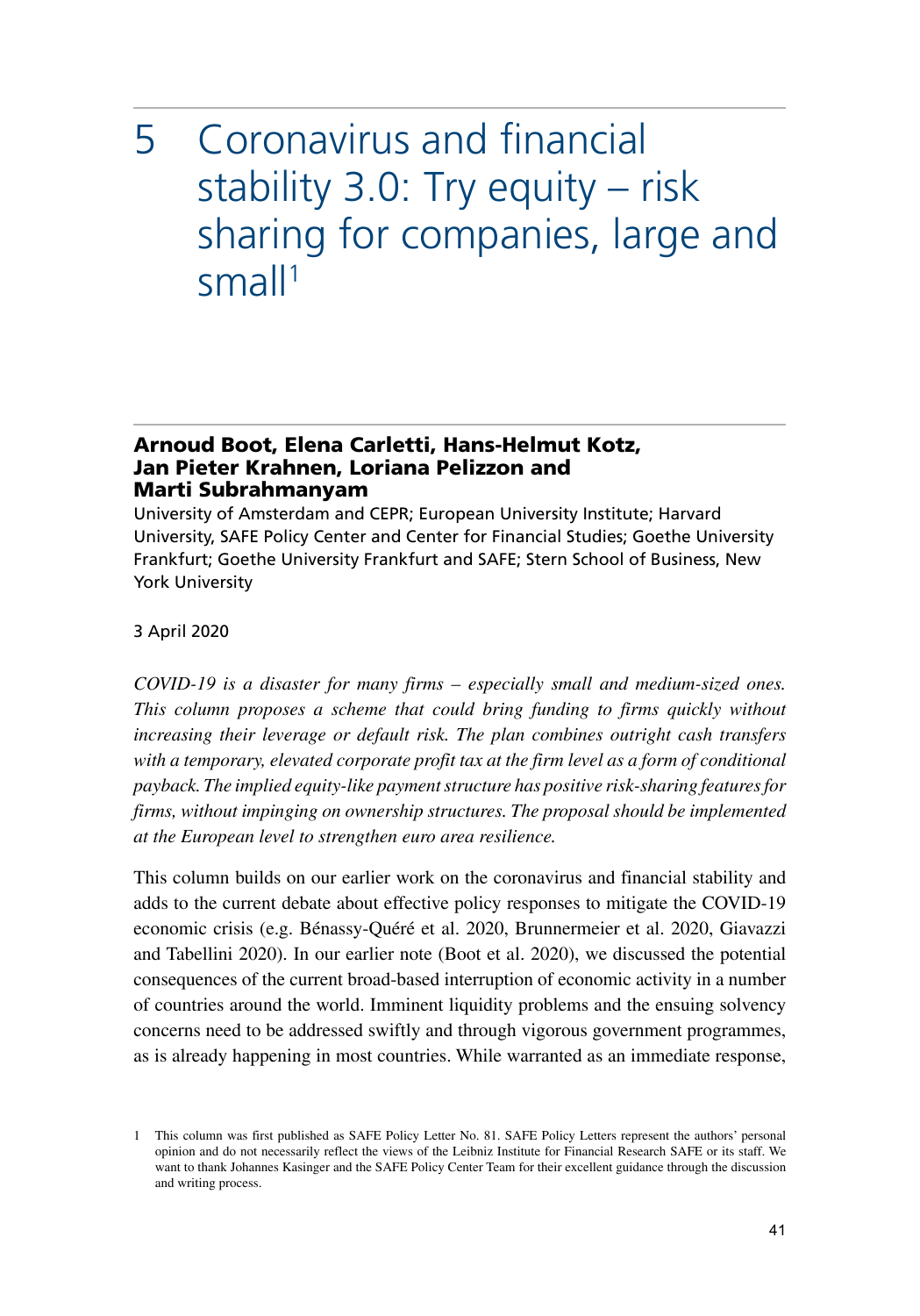we emphasised the problematic longer-term consequences of some of these measures, in particular due to their uncoordinated, national scope, particularly in the European context. Upcoming problems may relate to 1) rising corporate leverage, 2) increasing bank risk exposure, 3) growing sovereign exposures, and 4) emerging cross-country distortions to competition in product and capital markets.

The current substantial policy measures in the EU are characterised by a broad similarity in goals and structures. However, they are divergent in size and fall short on one important dimension – effective risk sharing across firms and countries in Europe. Our proposal is not a cure-all solution but suggests a pan-European risk- and reward-sharing mechanism for firms, while providing crucial funding at the firm level. Most European firms are small or medium-sized and privately owned with no access to capital markets, generally relying on bank loans for their funding needs. Therefore, it is imperative that the choice of policy instruments properly reflects these initial conditions.

Most government assistance programmes in Europe during the coronavirus crisis, thus far, rely on some form of debt financing, which increases firm leverage even if there is some sort of a guarantee attached. Rising corporate debt levels have a negative impact on firms' default risk. Moreover, they may, sooner or later, overwhelm the fiscal capacity of at least some guarantors. The incremental rise in corporate leverage due to the coronavirus crisis can, however, be limited by relying more on equity-like instruments, i.e. financial contracts that imply loss absorption in case of poor future firm performance and reward participation otherwise. If implemented on a European level with a European Pandemic Equity Fund (EPEF), all citizens would participate in the common risks and potential rewards of a broad-based participation in Europe's industry post-crisis. This would be akin to a pan-European sovereign wealth fund of -hopefully- substantial proportions.

The major characteristics of equity-like financing provided by a government-backed pan-European fund are as follows:

- 1. Initial payments (from the fund to firms) carry no direct repayment obligation, although they are not outright transfers either (see 4).
- 2. Firm leverage (and thus, firm default risk) does not rise as a result of the financing operation.
- 3. The risk of a future loss of the initial payment is assumed by the investor, the EPEF.
- 4. In the same way, future profits are also shared by the EPEF, with repayments to the fund being conditional on positive firm performance.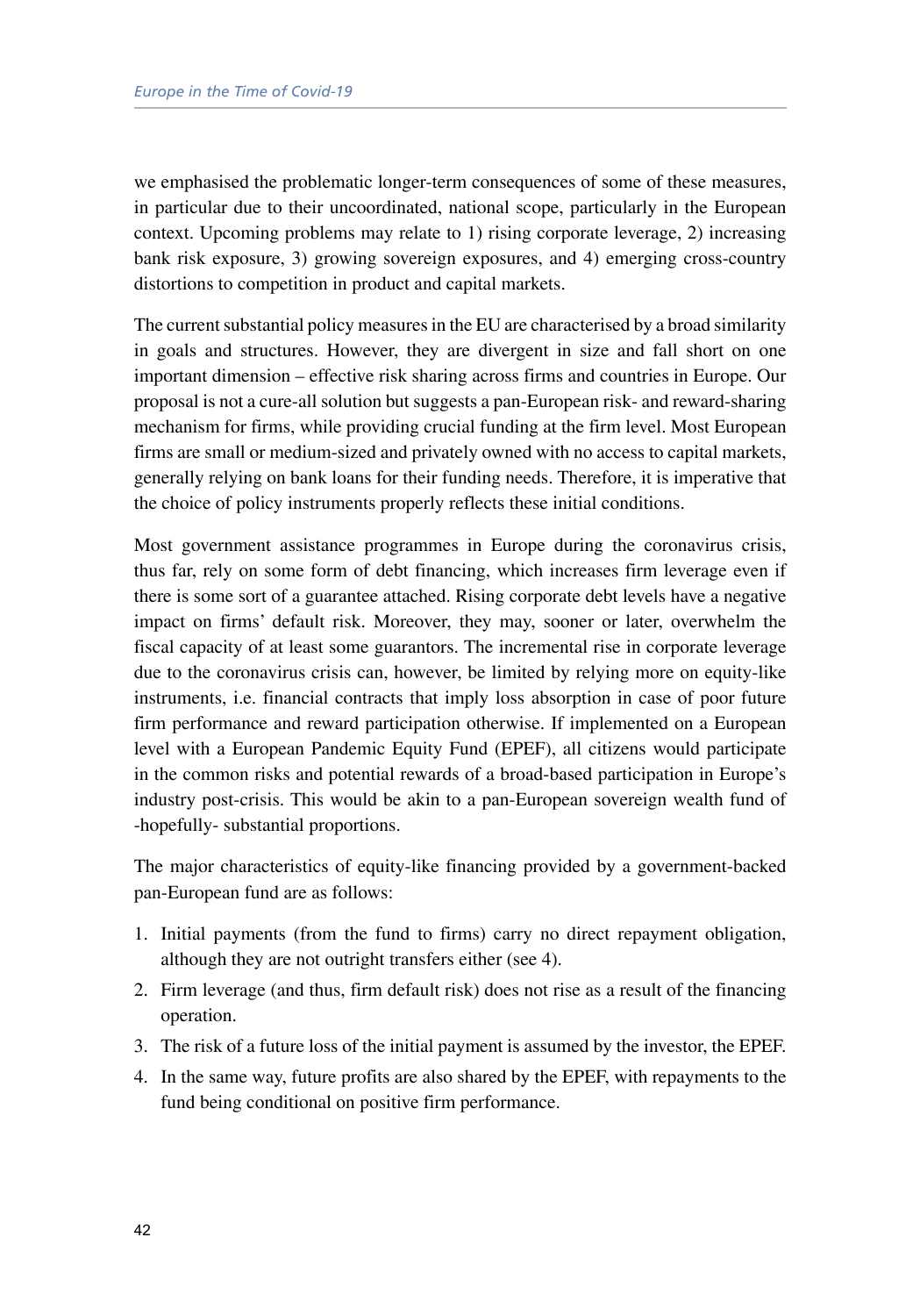The mechanism and structure of the EPEF we propose would strengthen euro area stability in conjunction with financial stability in the European Union. The equity fund would strengthen the resilience of businesses (reduces debt build-up and creates risk absorbing capacity), strengthening local conditions, and together with the strong, pan-European backing, would provide for direct sharing of firm risks (losses and rewards) across member states. This would augment the resilience of the euro area and ultimately ensures the stability of the European Union. Moreover, the reduced leverage at the firm level would reduce the risk to the banking system (lower loan losses) and, thus, strengthen financial stability. This in turn, would mitigate the doom loop between local banks and governments, further strengthening the resilience of the euro area, in a virtuous cycle.

## Our approach

In this section, we focus on the design of the EPEF's equity-like participation scheme. Its elements are novel, given that most firms do not have direct access to capital markets. Of course, the scheme would also work for larger firms, which have easier access to capital markets.

The difficulty of reaching firms through equity-like financing differs between large firms and small and medium-sized firms, along several dimensions. For the first group, a set of financing instruments, typically with conditions attached, are well known, and can be used for the purpose at hand. One way is to use non-voting stocks, which differ from common equity in terms of dividend payouts, voting rights, and potentially further restrictions or conditions. Thus, the EPEF could offer to take an equity-like claim, offering cash to the firm, in exchange for a fair share of future profits.

The second group consists of small and medium-sized enterprises (SMEs), typically without direct access to capital markets. Reaching these firms with an investment in their equity is notoriously difficult, because entrepreneurs from family businesses tend to dislike external ownership of the firm, particularly when accompanied with voting rights. This is often why such firms stay away from the capital market in the first place and rely on bank financing instead. Since these SMEs are the backbone of continental Europe's economies, it is important to find an equity-like access route to such smaller, unlisted firms.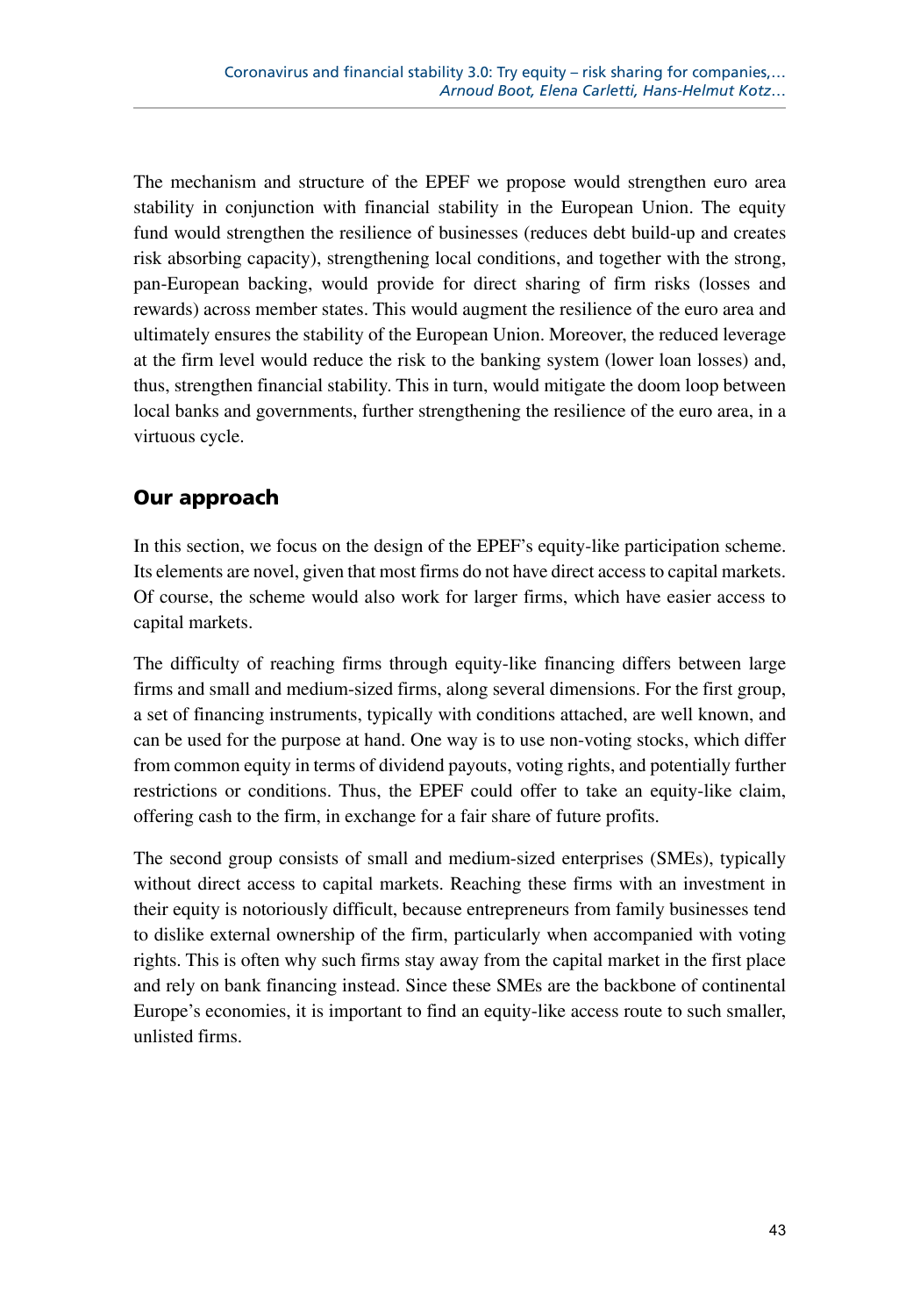Our proposal meets this requirement: it is applicable even to sole proprietors of 'mom and pop businesses'. The basic idea is simple: the EPEF offers cash to firms in exchange for a temporary increase in the future corporate profit tax rate post-crisis. In the case of sole proprietors, a temporary rise in their personal income tax rate is the equivalent formula. The additional tax income raised in that way is channelled back to the fund in the future, representing the return to the cash investment made by the fund.

Note that our cash-for-tax scheme is intended to be an offer to firms of all sizes, in all industries and across all countries in Europe. Its conditions, like the basic initial investment amount, tax surcharge, duration, as well as specific conditionalities (covenants) on corporate actions, are set up in a non-discriminatory way.

To reach out to firms, small and large, throughout the economy, we propose to rely on existing networks of national entities, such as development banks, tax authorities or other such institutions. These agencies should be able to channel cash directly to firms through their existing networks. The firms in each country would, in exchange for accepting a cash transfer of a defined size, accept henceforth a surcharge on their corporate profit tax rate for a defined number of years. By relying on existing networks and direct cash transfers, the programme would facilitate quick assistance to firms in need. Specific criteria and terms of the investments would be decided at the European level but implemented at the national level through designated entities.

What does an outright transfer of cash tied to a temporary increase in profit tax have to do with equity financing? Actually, a lot. The cash flows emanating from firms under our scheme are identical to those associated with an equity stake in that firm. In both cases, an investor hands over cash to the firm in the initial year. Every year thereafter, conditional on the firm making profits, a defined share of profits flows back to the investor; else, the investor shares in the losses. The properties of our scheme are similar to those described above: the investor participates proportionally in gains and losses. An additional advantage of our scheme, in the eyes of the investee (the SME), is the limited number of years that the fund participates in the firms' profits. This aspect may be of great relevance if family enterprises are to be included in the programme, which is doubtless intended essential throughout Europe.

The fine-tuning of our scheme involves additional considerations, as there may be opportunistic behaviour by some firms to lower or even avoid payments in good states (i.e. if the firm does well after the crisis years). In that case, the firm may try to delay tax payments, for example by overinvesting in long-term assets, or by relocating parts of their activities in countries without tax surcharges. Firms may also be in a position to partially affect their tax base, by splitting the firm or by paying out excessive wages to themselves. These are, however, technical details that need to be worked out,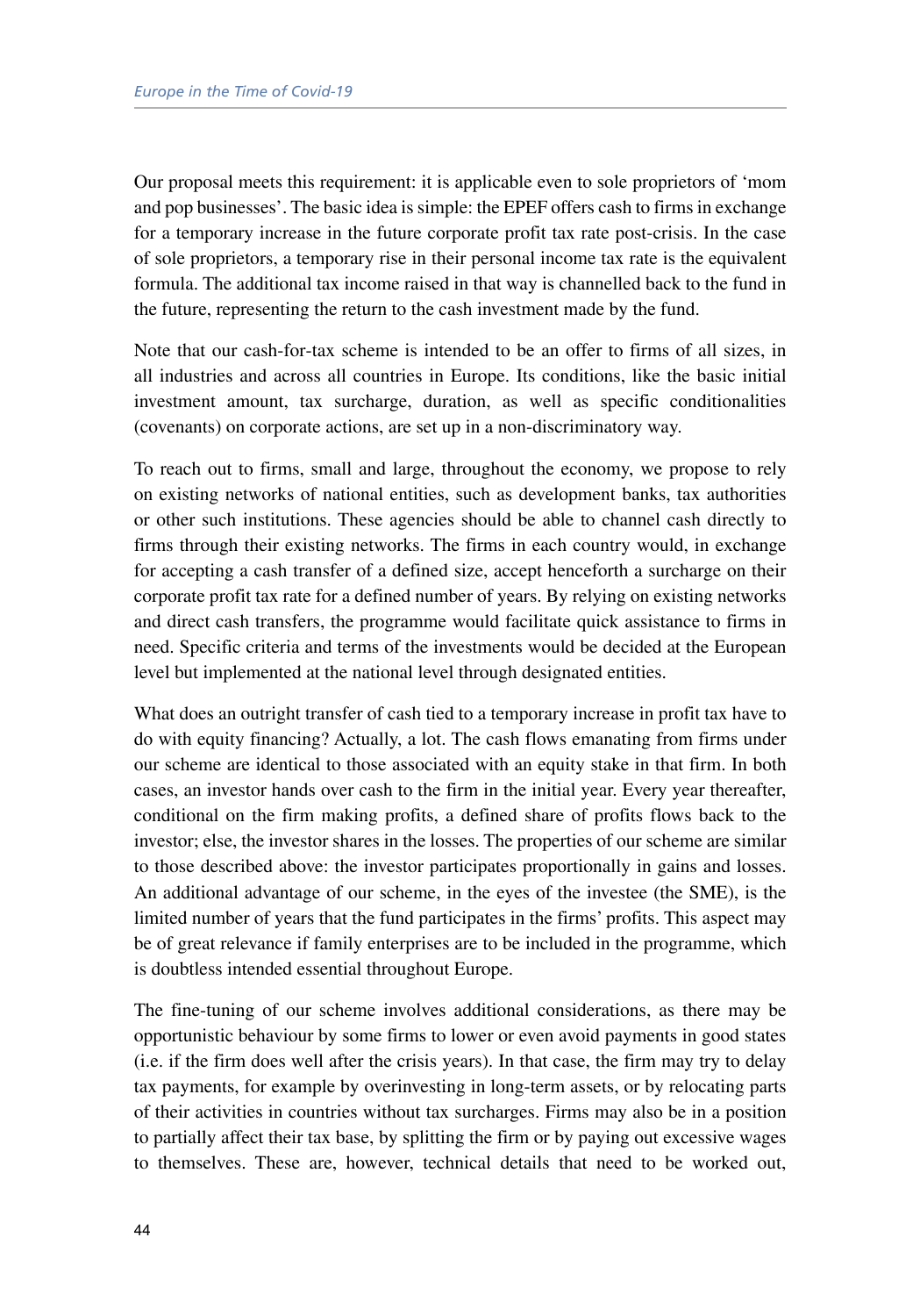particularly since the scheme is of a pan-European nature. Those issues have been dealt with successfully in the past in cases of state involvement in corporate restructurings, and we believe firmly that it can be done again.

As already alluded to, there are several implementation options, the national execution may occur via the national tax authorities or other entities expressly set up for this purpose. Similarly, whether the repayment in good times is via a tax surcharge or via a separately arranged profit sharing agreement is not central for our idea either. Key, however, is the equity-like payment pattern that we envisage with its beneficial impact on firm leverage and its benign effect for banking stability.

## **Discussion**

The suggested scheme of an equity-like funding mechanism fits well into several programs announced recently, in the midst of the Coronavirus crisis. For example, the German government in its latest fiscal 'bazooka' programme, presented on 25 March, has introduced a €600 billion Economic Stabilization Fund (Wirtschaftsstabilisierungsfonds, or WSFs) with  $\epsilon$ 400 billion for guarantees,  $\epsilon$ 100 billion for credit lines and another  $\epsilon$ 100 billion for facilities to recapitalize, i.e. to take direct stakes in companies (although it has not yet specified what channel or instrument it will use). Similarly, as was announced on 28 March, the US government is considering taking equity stakes in large firms, including airlines, in exchange for rescue money. The distinguishing feature of our proposal is that it generalizes the equity approach to rescue measures by opening a path to reach smaller and medium-sized firms.

An issue we have left intentionally untouched in this column is the question of funding. What European fiscal scheme will provide the funds needed for a sizable equity-like funding spree in Europe? Since there is a large literature on how such funding instruments could be set up – ranging from public private partnerships, to 'Coronabonds', to less ambitious, national solutions – we wanted to avoid losing focus in this column and instead concentrated on the important and original idea of how to use it.

We focus on the concept of the financing arrangement here and also defer to our next policy note the important question of how to design the governance of the proposed fund – in particular, the connections of the EPEF with the national fiscal authorities and the supranational financial institutions (EIB, ESM) to ensure that the various demands of fiscally stronger and fiscally weaker countries, north and south, are met simultaneously. We also leave to the next note the question of whether our proposed scheme is complimentary to existing national programmes, or rather a substitution for some of them.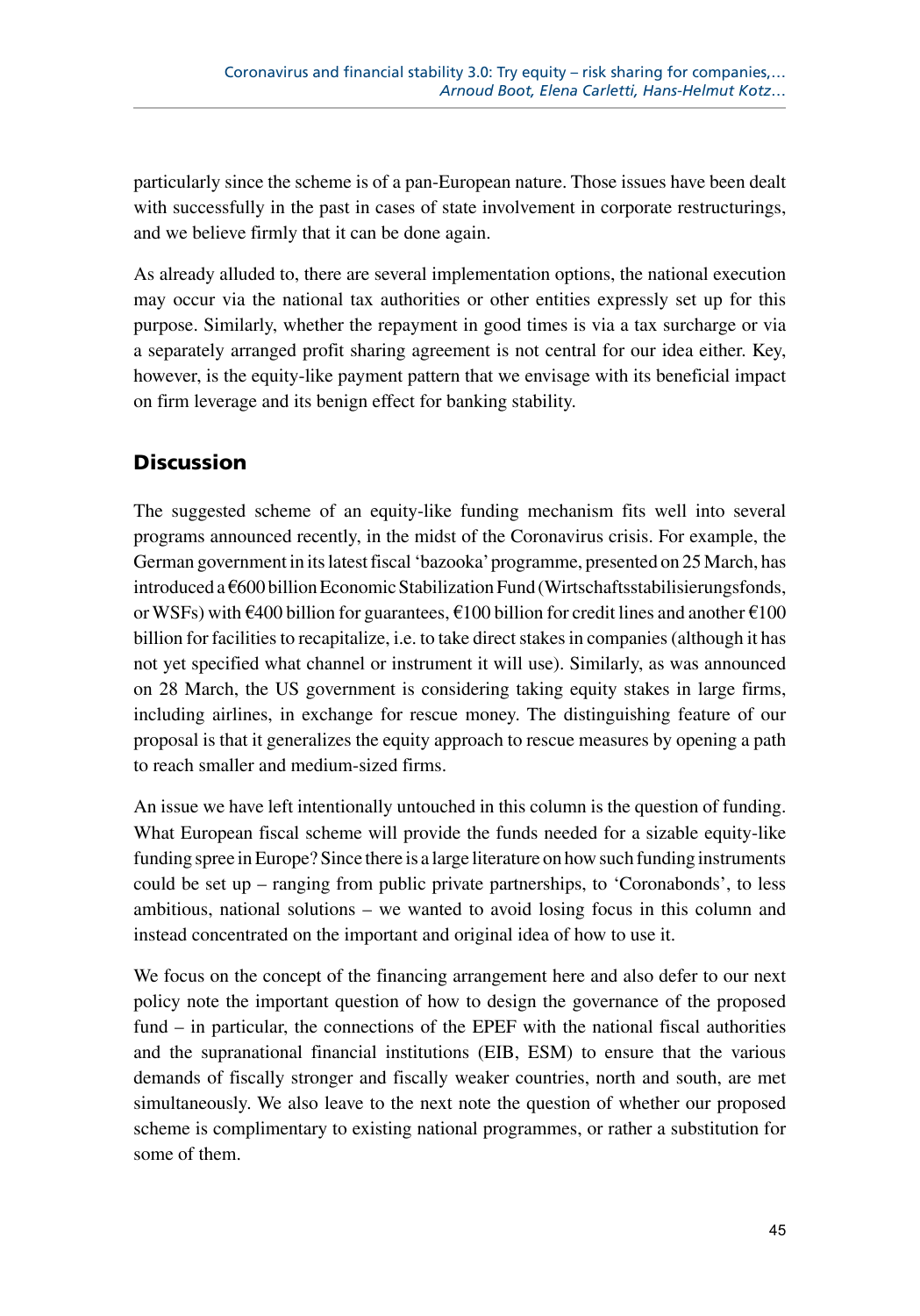However, we reiterate our belief that any effective solution to the current economic problems must eventually entail a coordinated European approach, and it is more efficient to do this right now in a consciously designed, structured manner, rather than kicking the can down the road until some broken pieces of the European financial system, especially in the euro area, have to be realigned and reassembled.

We conclude on a bright and positive note: by designing a broad-based European equity-like participation scheme, funded with resources from all countries in the EU, we will not only help to create a common perception of shared responsibility and solidarity across Europe, but also – equally important – a strong perception of shared success. In that latter sense, a European Pandemic Equity Fund fits perfectly into the narrative of an emerging European capital markets union and may indeed be one of its defining moments. In the words of Jean Monnet, one of the founding fathers of the European Union: "Make men [and women] work together, show them that beyond their differences and geographical boundaries there lies a common interest."

#### References

Bénassy-Quéré, A, A Boot, A Fatás, M Fratzscher, C Fuest, F Giavazzi, R Marimon, P Martin, J Pisani-Ferry, L Reichlin, D Schoenmaker, P Teles and B Weder di Mauro (2020), ["A proposal for a Covid Credit Line"](https://voxeu.org/article/proposal-covid-credit-line), VoxEU.org, 21 March.

Boot, A, E Carletti, H-H Kotz, J P Krahnen, L Pelizzon and M Subrahmanyam (2020), ["The Coronavirus and Financial Stability 2.0: Act jointly now, but also think about](https://safe-frankfurt.de/policy-center/policy-publications/policy-publ-detailsview/publicationname/corona-and-financial-stability-20-act-jointly-now-but-also-think-about-tomorrow.html)  [tomorrow](https://safe-frankfurt.de/policy-center/policy-publications/policy-publ-detailsview/publicationname/corona-and-financial-stability-20-act-jointly-now-but-also-think-about-tomorrow.html)", SAFE Policy Letter 79.

Brunnermeier, M, J-P Landau, M Pagano and R Reis (2020), ["Throwing a COVID-19](https://voxeu.org/debates/commentaries/throwing-covid-19-liquidity-life-line)  [liquidity life-line](https://voxeu.org/debates/commentaries/throwing-covid-19-liquidity-life-line)", VoxEU.org, 19 March.

Giavazzi, F and G Tabellini (2020), ["Covid Perpetual Eurobonds: Jointly guaranteed](https://voxeu.org/article/covid-perpetual-eurobonds)  [and supported by the ECB"](https://voxeu.org/article/covid-perpetual-eurobonds), VoxEU.org, 24 March.

### About the authors

**Arnoud Boot** is professor of Corporate Finance and Financial Markets at the University of Amsterdam and fellow of the Royal Netherlands Academy of Arts and Sciences (KNAW). He is chairman of the European Finance Association (EFA) and research fellow at the Center for Economic Policy Research (CEPR) in London.